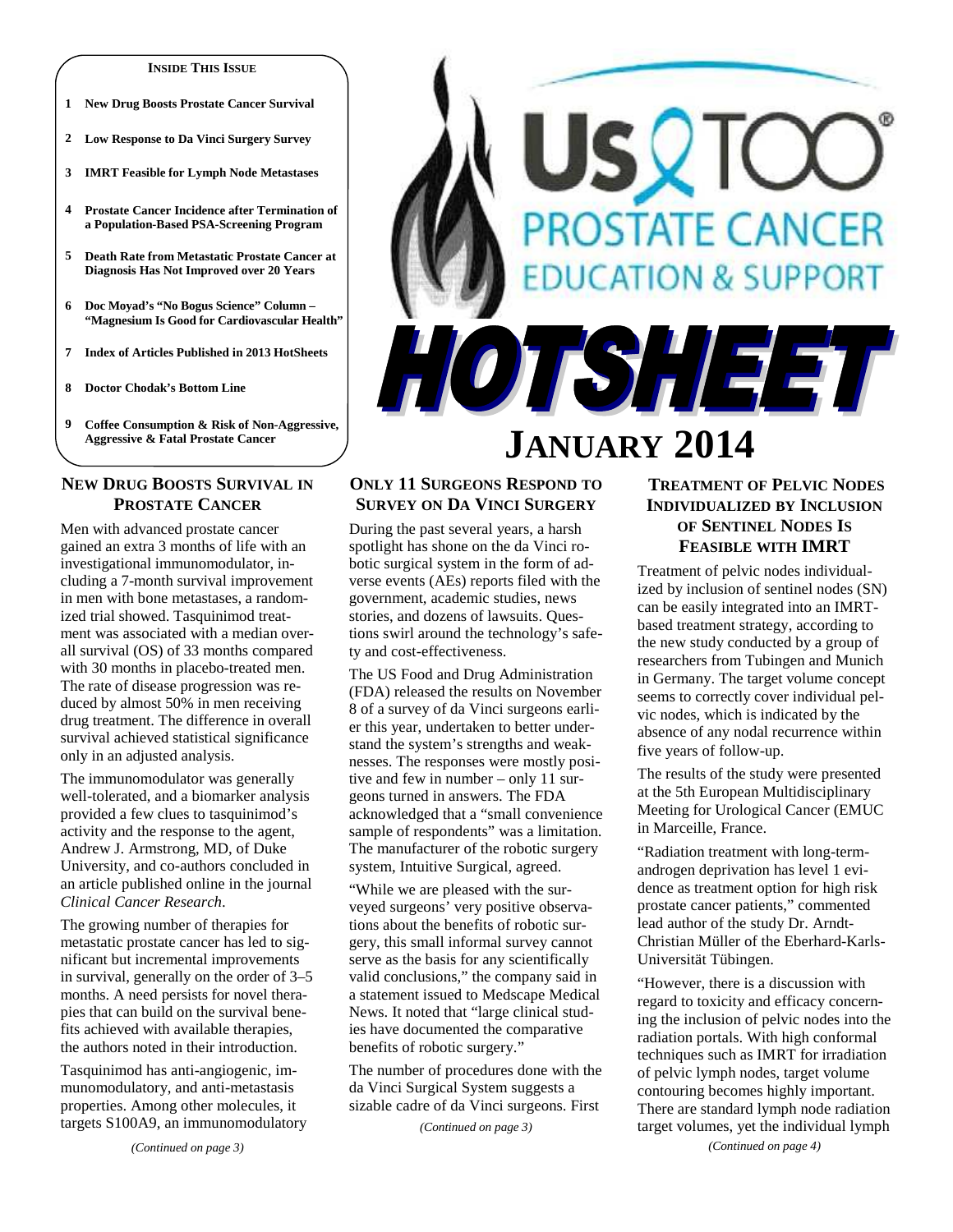THIS ISSUE OF THE US TOO PROSTATE CANCER HOTSHEET IS MADE POSSIBLE BY CHARITABLE CONTRIBUTIONS FROM Genentech

## IN BUSINESS FOR LIFE Takeda WM **MILLENNIUM** BAVARIAN NORDIC

# **AND PEOPLE LIKE YOU!**

ITEMS CONTAINED IN US TOO PUBLICATIONS ARE OBTAINED FROM VARIOUS NEWS SOURCES AND EDITED FOR INCLUSION. WHERE AVAILABLE, A POINT-OF-CONTACT IS PROVIDED.

REFERENCES TO PERSONS, COMPANIES, PRODUCTS OR SERVICES ARE PROVIDED FOR INFORMATION ONLY AND ARE NOT ENDORSEMENTS. READERS SHOULD CONDUCT THEIR OWN RESEARCH INTO ANY PERSON, COMPANY, PRODUCT OR SERVICE, AND CONSULT WITH THEIR LOVED ONES AND PERSONAL PHYSICIAN BEFORE DECIDING ON ANY COURSE OF ACTION.

THE INFORMATION AND OPINIONS EXPRESSED IN THIS PUBLICATION ARE NOT RECOMMENDATIONS FOR ANY MEDICAL TREATMENT, PRODUCT SER-VICE OR COURSE OF ACTION BY US TOO INTER-NATIONAL, INC., ITS OFFICERS AND DIRECTORS, OR THE EDITORS OF THIS PUBLICATION. FOR MEDI-CAL, LEGAL OR OTHER ADVICE, PLEASE CONSULT PROFESSIONAL(S) OF YOUR CHOICE.

*HOTSHEET* EDITORIAL TEAM:

JONATHAN E. MCDERMED, PHARMD ROBERT M. PROTZ, MS JACQUELINE KONIECZKA THOMAS N. KIRK

#### US TOO INTERNATIONAL STAFF:

THOMAS N. KIRK, PRESIDENT AND CEO TERRI GIBBONS LIKOWSKI, CHAPTER SERVICES MGR, TOLL FREE PHONE #: 1-877-978-7866 JACQUELINE KONIECZKA, OFFICE MANAGER

#### US TOO BOARD OF DIRECTORS:

*EXECUTIVE COMMITTEE/OFFICERS* KAY LOWMASTER, MSW, LCSW, CHAIRMAN DAVID P. HOUCHENS, PHD, VICE-CHAIRMAN JEAN JEFFRIES, TREASURER HOWARD KACZMAREK, SECRETARY

#### *DIRECTORS:*

C. TODD AHRENS TOM CVIKOTA JAMES C. HAMMACK, DDS JERRY HARDY DAVID M. LUBAROFF, PHD **JEFF MILLS** JAMES L. RIEDER DEXTER C. RUMSEY III WILLIAM SEIDEL REV. HAROLD "HAL" TEUSCHER THOMAS N. KIRK, PRESIDENT AND CEO

US TOO INTERNATIONAL, INC. IS INCORPORATED IN THE STATE OF ILLINOIS AND RECOGNIZED AS A 501(C)(3) NOT-FOR-PROFIT CHARITABLE CORPORATION

#### **DONATIONS / GIFTS TO US TOO ARE TAX DEDUCTIBLE**

5003 FAIRVIEW AVE. DOWNER'S GROVE, IL 60515 PHONE: (630) 795-1002 / FAX: (630) 795-1602

#### **WEBSITE: WWW.USTOO.ORG**

COPYRIGHT 2014, US TOO INTERNATIONAL, INC.

# **INCIDENCE OF PROSTATE CANCER AFTER TERMINATION OF SCREENING IN A POPULATION-BASED RANDOMISED SCREENING TRIAL**

Bergdahl AG, Holmberg E, Moss S, et al

### **Eur Urol 64:95-114, 2013**

**Background:** In a previous publication from the Göteborg randomised screening trial, biennial PSA screening for men ≤69 yr of age was shown to lower prostate cancer (PCa) mortality by 44%. The evidence of the optimal age to stop screening, however, is limited.

**Objective:** To examine the risk of PCa after the discontinuation of screening.

**Design, setting, and participants:** In December 1994, 20 000 men in Göteborg, Sweden, between the ages of 50 and 65 yr were randomised to a screening arm (invited biennially to PSA testing) and a control arm (not invited). At the upper age limit (average: 69 yr), a total of 13 423 men (6449 and 6974 in the screening and control arms, respectively) were still alive without PCa. The incidence of PCa hereafter was established by matching with the Western Swedish Cancer Register. Participants were followed until a diagnosis of PCa, death, or final follow-up on June 30, 2012, or for a maximum of 12 yr after the last invitation.

**Outcome measurements and statistical analysis:** Incidence rates and disease -free survival were calculated with life table models, Kaplan-Meier estimates and a competing risk model.

**Results and limitations:** Postscreening, 173 cases of PCa were diagnosed in the screening arm (median follow-up: 4.8 yr) and 371 in the control arm (median follow-up: 4.9 yr). Up to 9 yr afterwards, all risk groups were more commonly diagnosed in the control arm, but after 9 yr the rates in the screening arm caught up, other than those for the low-risk group. PCa mortality also caught up after 9 yr.

**Conclusions:** Nine years after terminating PSA testing, the incidence of potentially lethal PCa equals that of nonscreened men. Considering the high PCa mortality rate in men >80 yr of age, an age of 70 yr to discontinue screening might be too low. A flexible age to discontinue based on individual risk stratification should be recommended.

# **NO IMPROVEMENT NOTED IN OVERALL OR CAUSE-SPECIFIC SURVIVAL FOR MEN PRESENTING WITH METASTATIC PROSTATE CANCER OVER A 20-YEAR PERIOD**

Wu JN, Fish KM, Evans CP, et al

#### **Cancer 20 November 2013; Epub**

**Background:** Prostate cancer mortality in the US has declined by nearly 40% over the last 25 years. However, to the authors' knowledge, the contribution of PSA screening for the early detection of prostate cancer remains unclear and controversial. In the current study, the authors attempted to determine whether improvements in survival over time among patients with metastatic prostate cancer (mPCa) have contributed to the decline in mortality.

**Methods:** Men aged ≥45 years who presented with de novo mPCa from 1988–2009 were identified in the California Cancer Registry. Overall survival (OS) and disease-specific survival (DSS) were estimated using the Kaplan-Meier method. Cox proportional hazards multivariate analysis models adjusted for different distributions of variables between groups were used .

**Results:** A total of 19,336 men presented with de novo metastatic prostate cancer during the study period. On multivariate analysis, OS was found to be better for men diagnosed from 1988–1992 and 1993–1998 than for men diagnosed in the most recent era (hazards ratio [HR], 0.78; 95% confidence interval [CI], 0.72 -0.85 [P <0.001] and HR, 0.79; 95% CI, 0.74-0.86 [P <0.001]). There was no improvement in DSS observed when comparing the most contemporary men (those diagnosed from 2004–2009) with those diagnosed from 1988 –1997.

**Conclusions:** In this analysis of men presenting with de novo mPCa, no consistent improvement in OS or DSS could be demonstrated over time. These data suggest that improvements in survival for patients with advanced disease have not contributed substantially to the observed drop in prostate cancer mortality over the PSA era and that stage migration secondary to PSA screening plays a more prominent role.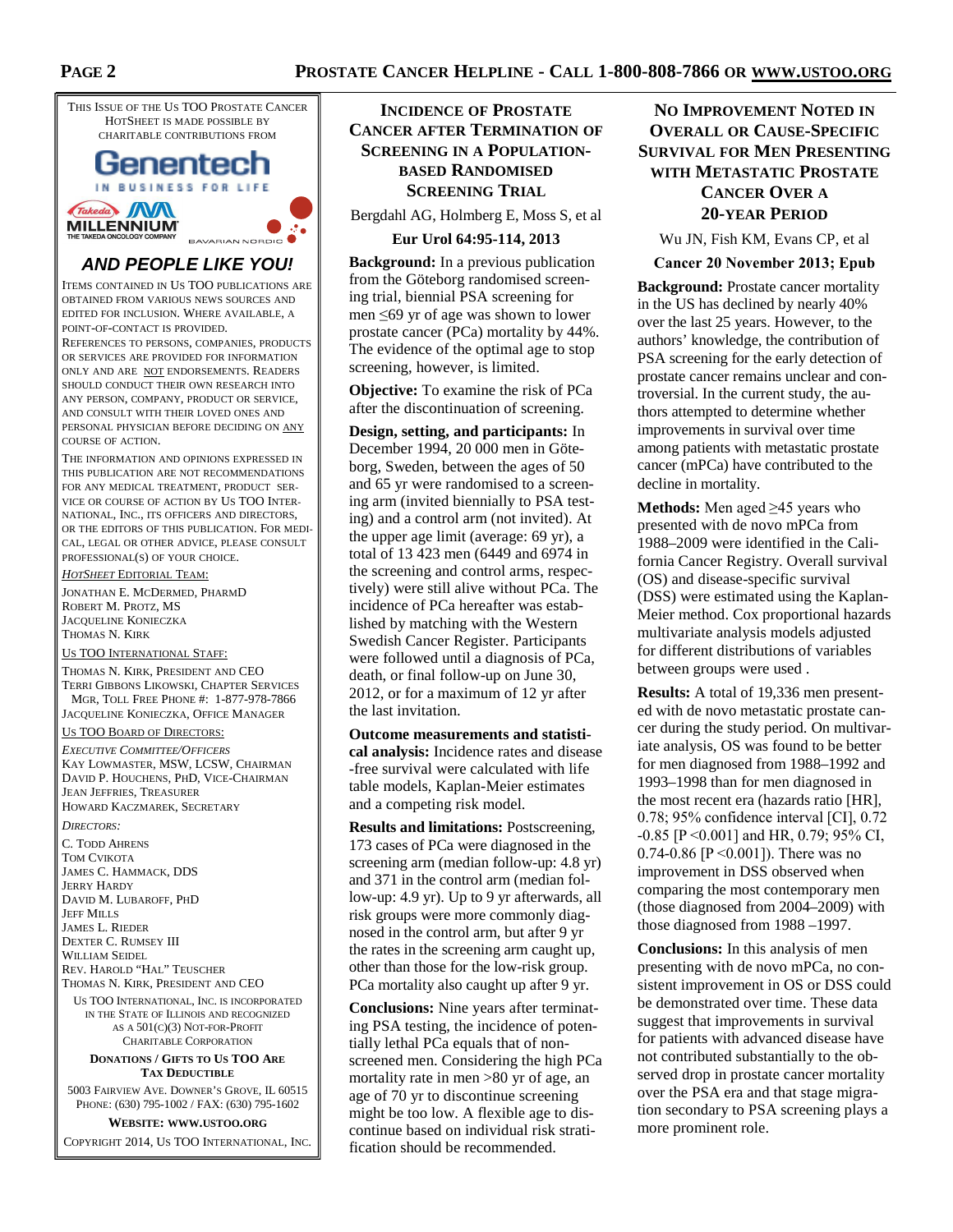## **DA VINCI SURVEY**

*(Continued from page 1)* 

approved by the FDA in 2000, the da Vinci Surgical System was used to perform some 367,000 procedures in the US last year, most of them gynecologic or urologic in nature, according to the company. There were 2042 da Vinci systems installed in US healthcare facilities as of September 30.

Six of the 11 surgeons who responded to the FDA survey practiced at healthcare institutions participating in the agency's Medical Product Safety Network (MedSun); the remaining surgeons were selected on the basis of referrals.

The FDA initiated the survey in January, after it saw a 34% spike in AE reports – including some involving injuries and death – filed with the FDA's Manufacturer and User Facility Device Experience database from 2011 to 2012. The number of da Vinci procedures during that period increased 26%. Mishaps on file include accidental electrical burns, severed nerves and blood vessels, and punctured bladders. Critics of the da Vinci Surgical System say such mistakes are happening in part because surgeons operating the robotic arms lack haptic feedback.

The FDA noted that the submission of an AE report does not necessarily mean that the device is faulty or defective. In addition, an increase in AE reports may simply reflect an increase in the number of procedures, publicity from product recalls, media coverage, and litigation.

The company came out on top in a wellpublicized case in Washington State. A jury there found that Intuitive Surgical was not liable for the death of a man who underwent da Vinci–style prostate surgery. Lawyers for the man's estate failed to convince the jury that the company had not properly trained the surgeon to use its technology.

The FDA asked the surgeons about appropriate candidates for da Vinci surgery. Two urologists expressed worries about performing prostatectomies in obese men. For the lone cardiothoracic surgeon interviewed by the FDA, obesity was a common reason for turning patients down for coronary artery bypass surgery with this method.

*Medscape Medical News, 11 November 2013* 

## **TASQUINIMOD SHOWS BENEFIT IN CRPC** *(Continued from page 1)*

protein expressed by myeloid-derived suppressor cells (MDSC). MDSCs are present in the tumor microenvironment, stimulate angiogenesis and immune tolerance. Studies demonstrated impaired tumor growth in S100A9 knockout models, suggesting S100A9 as a reasonable therapeutic target.

An international, phase II, randomized clinical trial showed that men treated with tasquinimod had significantly better 6-month progression-free survival (PFS, the primary endpoint) compared with placebo (69% vs. 37%, P=0.0001). In addition, the median PFS was two times longer in the tasquinimod group (7.6 vs. 3.3 months, P=0.0042).

Continuing the analysis of data from the randomized trial, Armstrong and colleagues reported findings from longterm follow-up and correlative biomarker studies, the latter being an exploratory analysis. The final analysis of the trial included 201 men with metastatic castration-resistant prostate cancer (mCRPC) that was minimally symptomatic or asymptomatic. They were randomized 2:1 to tasquinimod or placebo, and the results showed significant improvement in 6-month and overall PFS in the tasquinimod group.

The authors also reported data for OS, which was a secondary endpoint. An adjusted analysis of OS yielded a hazard ratio (HR) of 0.64, representing a 36% reduction in the hazard among men treated with tasquinimod (95% CI 0.42-  $0.97$ , P= $0.034$ ). Men with bone metastases at baseline appeared to derive greater benefit from tasquinimod, reflected in a median OS of 34.2 vs. 27.1 months in the placebo group, although the difference did not achieve statistical significance (HR 0.73, 95% CI 0.46-1.17).

During the open-label phase of the study, men in either treatment group could cross over to the opposite therapy. Subsequently, 41 (61%) of men in the placebo group were crossed over to tasquinimod. Men who crossed over lived 22 months longer than the men who decided against tasquinimod treatment, although the authors acknowledged that men who crossed over had more favorable prognostic characteristics.

Biomarker analysis included markers

known to be prognostic for mCRPC and markers relevant to tasquinimod's suggested antiangiogenic and immunomodulatory mechanism. Bone alkaline phosphatase and lactate dehydrogenase levels stabilized during tasquinimod treatment, but continued to increase during placebo treatment, suggesting a beneficial effect of tasquinimod on bone disease.

Baseline thrombospondin-1 levels below the median predicted improved OS with tasquinimod versus placebo. Baseline levels of all the other biomarkers evaluated had no predictive value.

"The current data suggest an overall favorable efficacy and safety profile for tasquinimod and not only justify its evaluation as a single agent in the predocetaxel phase III trial ... but also justify further combination studies with other active systemic therapies in men with castration-resistant prostate cancer," they concluded. "Tasquinimod's mechanism of action is not necessarily prostate cancer-specific and further evaluation in other tumor types is also warranted."

The authors pointed out that the true benefit of tasquinimod might have been obscured by a high rate of crossover from placebo to active therapy and by a chance imbalance in randomization that resulted in more men with visceral metastases in the tasquinimod arm.

*MedPage Today, 21 November 2013* 

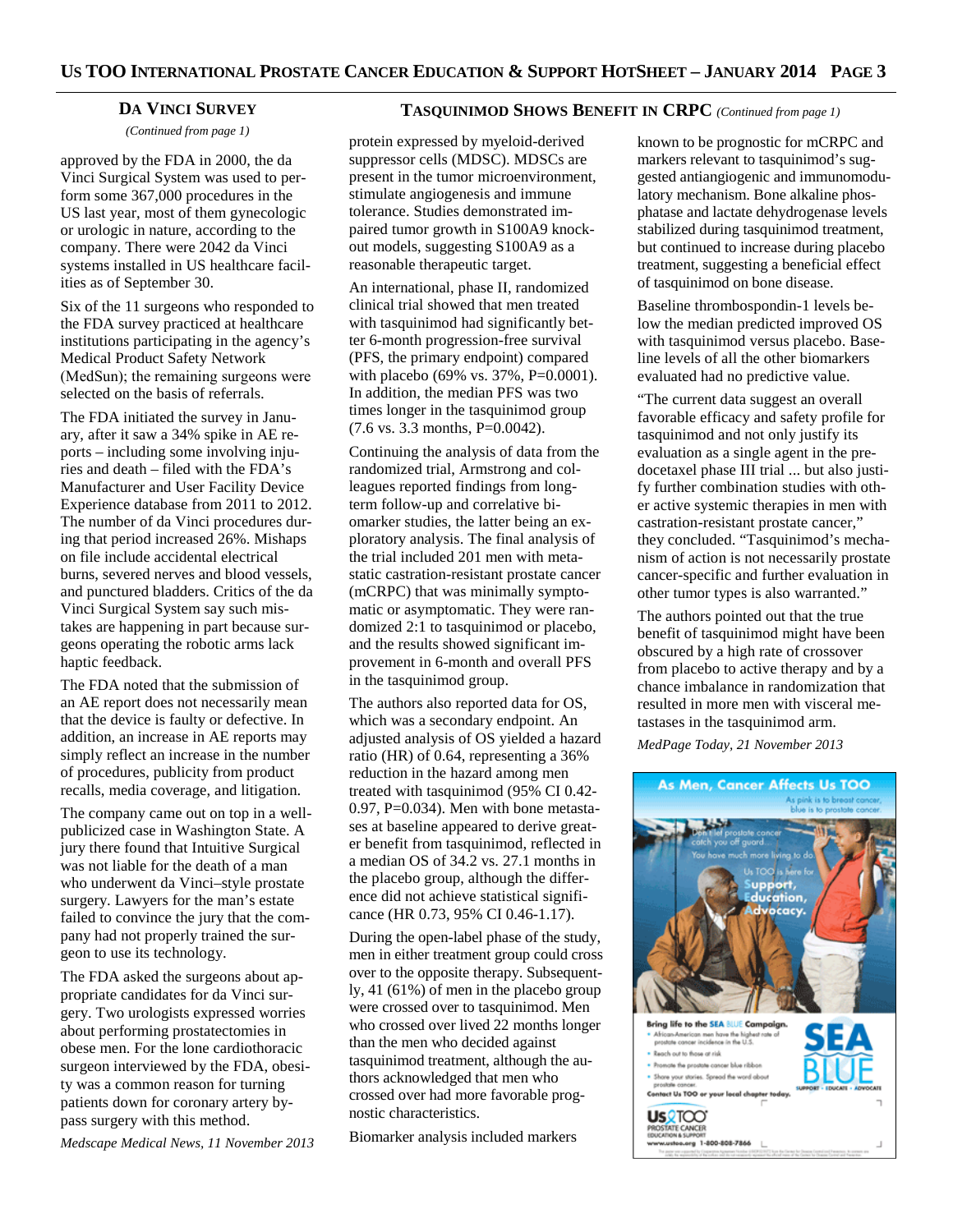## **IMRT FOR LYMPH NODES**

*(Continued from page 1)* 

drainage of different patients is not taken into account."

According to the researchers, these new data on individual inclusion of sentinel nodes into the pelvic standard radiation target volumes with intensity modulated radiation therapy (IMRT) suggest that toxicity with advanced treatment techniques is low.

"With regard to efficacy, the absence of any nodal recurrence in the pelvis indicates that the sentinel node based target volume concept correctly covers individual pelvic lymph drainage," said Müller.

Regarding the risk profile in this series, such as high risk defined in one third by Gleason score 8-10, outcome parameters were at least comparable to available data of the same treatment period. Thus, this sentinel node-based approach justifies further evaluation including current dose-escalation strategies to the prostate in a larger prospective series.

"Firstly, we conclude that treatment of pelvic nodes individualized by inclusion of SN is feasible with IMRT. Secondly, the absence of any nodal pelvic recurrence within five years of follow-up indicates efficacy of this individualized treatment concept, summarised Müller.

"We expect an improvement of PSA control and with longer follow-up and higher patient numbers a survival benefit for patients with individual inclusion of sentinel lymph nodes".

According to the authors, the results of the study could be followed up by further evaluation of dose-escalated IMRT to prostate +/- SN-guided pelvic IMRT or treatment stratification after SNbiopsy with IMRT of prostate-only for node negative patients and IMRT of prostate +/- SN-guided IMRT in case of affected pelvic nodes.

#### Reference:

Müller A.-C. et al, Sentinel node based individualization of pelvic IMRT for high risk prostate cancer, 5th EMUC, Abstract 6.

*Medical News Today, 19 November 2013* 

## **DOC MOYAD'S WHAT WORKS & WHAT IS WORTHLESS COLUMN, ALSO KNOWN AS "NO BOGUS SCIENCE" COLUMN**

## **"Happy Holidays! Now go out there and tell your friends about MAGNESIUM and Michigan Football and why it was just a game in 2013?!"**

Mark A. Moyad, MD, MPH, Univ. of Michigan Medical Center, Dept. of Urology

**Editors' note**: Us TOO has invited certain physicians and others to provide information and commentary for the *HotSheet* to enrich its content to empower the reader. This column contains the opinions and thoughts of its author and is not necessarily those of Us TOO International.

#### **Bottom Line:**

Americans are getting too much of everything and obesity is a major epidemic as is taking too many antioxidant pills. However, most Americans are not getting enough potassium in their diets (mentioned in a prior Moyad column), nor are they getting enough magnesium. Recently, dietary magnesium was shown to be associated with a lower risk of cardiovascular disease (CVD) and may prevent a lot of health issues.<sup>1</sup>

What is more painful than losing to the Ohio State football team this year? NOTHING! We had them…all we needed was a successful 2-point conversion with less than 1 minute to go and then my life would have been complete! Perhaps, somewhat similar to the pain I felt after that game is the pain I feel when dietary magnesium is not touted or advertised to patients and health care professionals. Numerous popular drugs used by some prostate cancer patients can reduce blood magnesium levels including metformin and acid reflux drugs. Increasing levels of blood glucose and insulin can reduce magnesium as well as alcohol intake. And, there is now good evidence that lower intakes of dietary magnesium are associated with a greater risk of CVD and dying from CVD.

Magnesium also helps reduce the risk of constipation and kidney stones, which is why many calcium supplements now contain some magnesium. What is the impact of magnesium on prostate cancer? We have no idea, but the overall health benefits are so outstanding that everyone should know about this nutrient. The recommended dietary allowance (RDA) of magnesium is approximately 400-420 mg per day for adult men and 310-320 mg per day for adult women. Green leafy veggies such as spinach and higher fiber foods tend to contain more magnesium. For example, nuts such as almonds, seeds, and beans

(soybeans…) are good sources. One of my favorite sources is the avocado because it is also high in potassium and healthy fat. Fish, brown rice, plain yogurt, and even bananas are also high in magnesium. So, you can take a magnesium supplement but keep in mind that primarily heart healthy foods are a good source of magnesium so it is best to stick with those food sources. Basically, magnesium is a forgotten nutrient today because it is not expensive and does not grab major headlines, but it has quietly become a major player in improving health and wellness.

So, similar to the Michigan football team that deserved to beat Ohio State in football, magnesium deserves more attention and respect! And, keep in mind that whenever my team loses I will respond now and forever by saying "it is just a game," but when we win I will respond by saying "it is more than a game." Oh, and I bet Auburn had higher blood levels of magnesium when they beat Alabama this year (hmm magnesium=the new legal steroid-like nutrient? I digress...).

Regardless, happy holidays and I hope you get more magnesium in your diet in 2014 and if you are really curious ask your doctor to pull your magnesium blood level next time you give blood because it will give you a good idea of how you are doing (it is an accurate test folks)!

#### Reference:

1. Del Gobbo LC, Imamura F, Wu JH, de Oliveira Otto MC, Chiuve SE, Mozaffarian D. Circulating and dietary magnesium and risk of cardiovascular disease: a systematic review and meta-analysis of prospective studies. Am J Clin Nutr 98:160-173, 2013.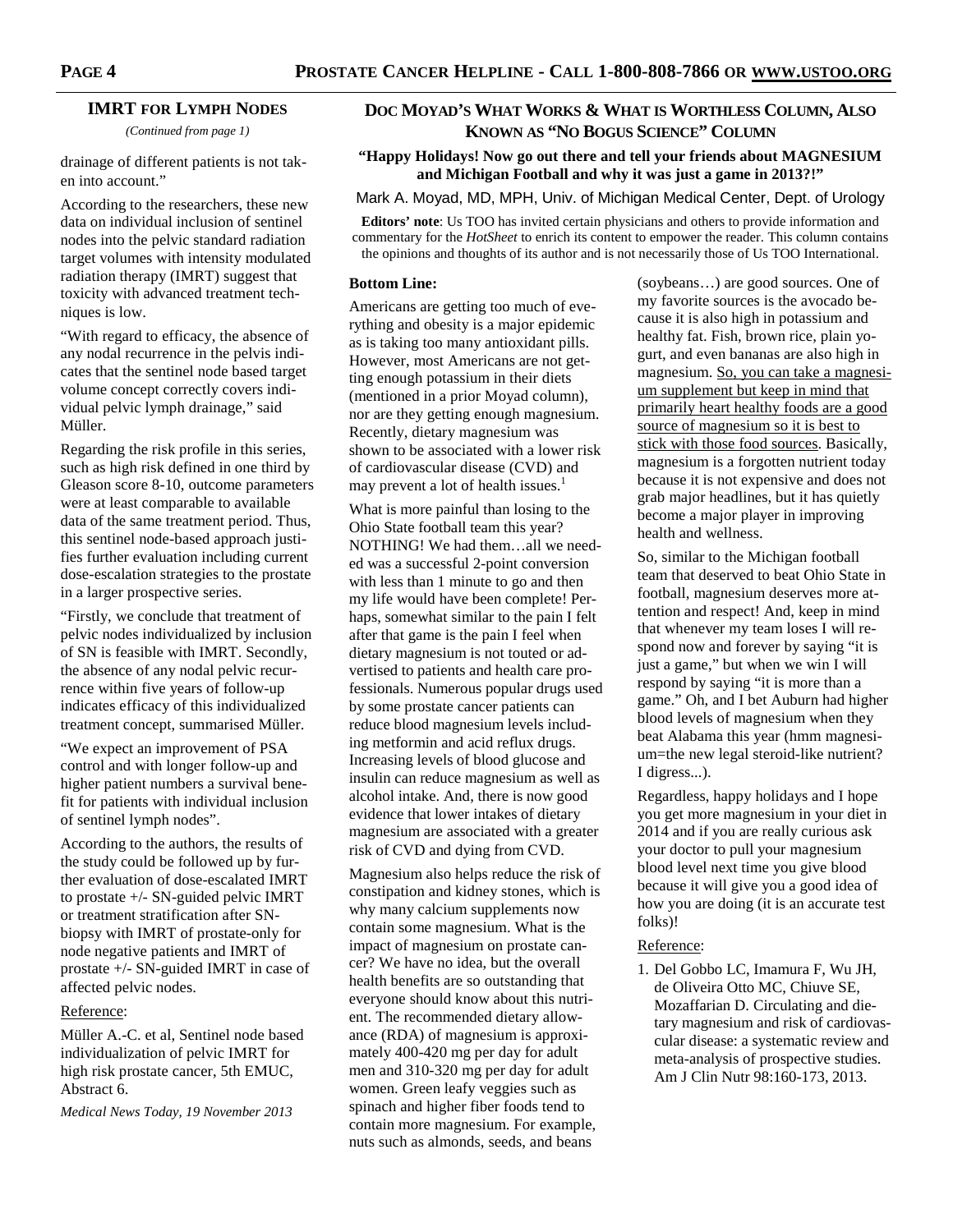# **INDEX OF MEDICAL ARTICLES PUBLISHED IN US TOO'S** *HOTSHEET* **DURING 2013**

| <b>Name of Article</b>                                 | <b>Month</b> |
|--------------------------------------------------------|--------------|
| 10-Year Outcome of Low Dose Rate Brachytherapy         | March        |
| 15th Annual Us TOO Walk & Run                          | October      |
| 2013 Congressionally Directed Medical Research Funding | May          |
| 20-Core vs. Standard 12-Core Prostate Biopsies         | March        |
| 25-Year Survival Rate After Irradiation                | April        |
| 2-Weekly Vs. 3-Weekly Docetaxel                        | February     |
| 30-Year Outcomes for Lymph Node-Positive PCa           | November     |
| 5-AR Inhibitors for LUTS and PCa Prevention            | August       |
| Additional Role for Abiraterone in CRPC                | May          |
| Adiponectin & Leptin with Stage & Grade of PCa         | February     |
| Advanced Treatment Technologies for Low Risk PCa       | August       |
| Aerobic Exercise Eases Fatigue                         | January      |
| American Cancer Society Ends Man-2-Man                 | October      |
| Antioxidants - the Enemy in Cancer Treatment?          | February     |
| AUA Issues New Guidelines on PSA Screening             | June         |
| AUA/ASTRO Issue Joint Guideline for Postsurgery RT     | June         |
| Be Prepared, by Ray Marsh, Us TOO, UK                  | February     |
| Benign Glandular Tissue at Surgical Margins            | May          |
| Brisdelle: A Nonhormonal Treatment for Hot Flashes     | August       |
| Can A Gene Test Predict Prostate Cancer?               | July         |
| Cancer Immunotherapy: An Overview                      | June         |
| Chemoprevention for Prostate Cancer                    | October      |
| Clues Found to Prostate Cancer Upgrading               | April        |
| Cost of Prostate Cancer Treatments Compared            | February     |
| Cross-Resistance with Novel Androgen Blockers in PCa   | August       |
| CRPC Responds to Abiraterone Withdrawal                | November     |
| Dasatinib Fails in Phase III CRPC Trial                | April        |
| Defining A Castrate Testosterone Level                 | September    |
| Degarelix Showing Promise in Prostate Cancer           | May          |
| Disability Benefits and Prostate Cancer                | November     |
| Drugs for Female Hot Flashes Don't Help Men            | November     |

| <b>Name of Article</b>                                 | <b>Month</b> |
|--------------------------------------------------------|--------------|
| Elastography-Targeted Prostate Biopsies                | December     |
| Endurance Training for ADT-Induced Weight Gain         | September    |
| Enzalutamide in Advanced, Hormone-Naïve PCa            | July         |
| Enzalutamide Meets Phase 3 Clinical Study Endpoints    | December     |
| Expanding Active Surveillance Criteria                 | August       |
| FDA Expands Zytiga for CRPC Before Chemotherapy        | January      |
| GAO Targets Self-Referrals for RT                      | September    |
| Gene Test For Prostate Cancer Shows Promise            | June         |
| Genes & PCa Risk Prediction After Negative Biopsy      | February     |
| Heart-Healthy Diet May be Healthy for Prostate Cancer  | August       |
| Herbal Products Often Contain Contaminants             | November     |
| High Fiber Diet & Prostate Cancer Progression          | March        |
| High-Dose RT: Better Local Control, Not Survival       | June         |
| How Likely Is Prostate Cancer To Kill?                 | July         |
| Identification Errors in Prostate Biopsies             | March        |
| Identifying Prostate Cancer by Changes in PSA          | April        |
| Index of Articles Published in 2012 HotSheets          | January      |
| Insurers Nix Payment for Proton Beam                   | October      |
| Intermittent Hormones Not the Best for PCa             | May          |
| Itraconazole vs. Advanced Prostate Cancer              | July         |
| June is Men's Health Month                             | July         |
| Ketoconazole & Fatal Liver Toxicity                    | September    |
| Laparoscopic Prostatectomy in Obese Men                | October      |
| Less Hormone Therapy before RT Reduces Side Effects    | November     |
| Ligand for Prostate Cancer Diagnosis                   | May          |
| Long-Term PSA Velocity Relates to PCa Risk & Mortality | May          |
| Long-Term RT Outcomes in Men Under 60                  | April        |
| Low Neutrophil Count & Prostate Biopsies               | March        |
| Low-Grade Prostate Cancers Don't Worsen                | October      |
| Male-Pattern Baldness & Prostate Cancer Risk           | April        |
| Melbourne Consensus Statement on PSA Screening         | November     |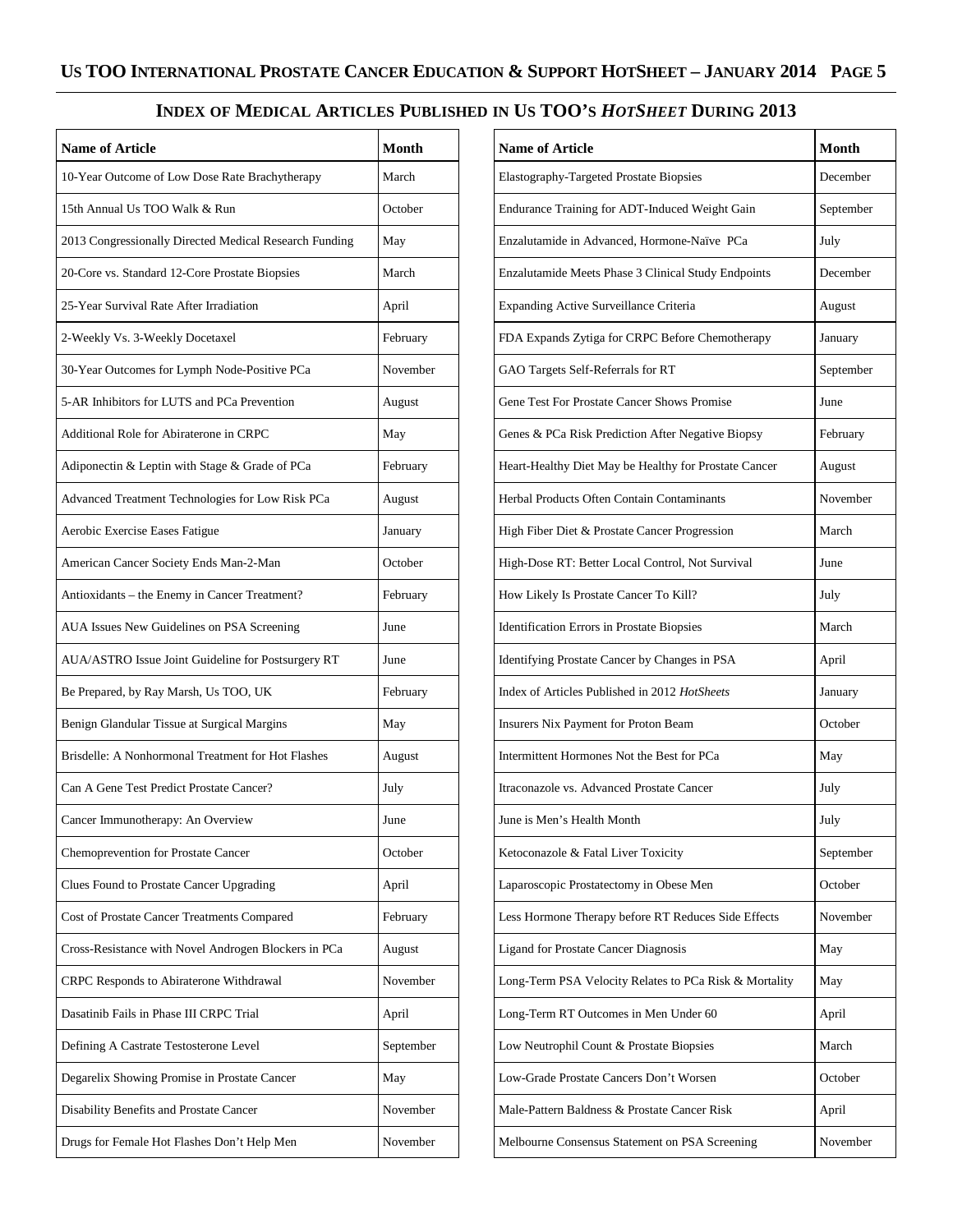# **INDEX OF MEDICAL ARTICLES PUBLISHED IN US TOO'S** *HOTSHEET* **DURING 2013**

| <b>Name of Article</b>                                 | <b>Month</b> |
|--------------------------------------------------------|--------------|
| Metformin & Prostate Cancer Mortality                  | September    |
| Midlife PSA Test Predicts Future PCa Risk              | June         |
| Mortality by RP, EBRT & BT without Comorbid Illness    | October      |
| Moyad: "Abiraterone, Prednisone and Potassium"         | November     |
| Moyad: "Colored Fruits and Veggies and Health"         | December     |
| Moyad: "Discussing Metformin with Your Doctor"         | February     |
| Moyad: "End of the Line for High-Dose Selenium"        | May          |
| Moyad: "Exercise & Statins & Prostate Cancer Death"    | March        |
| Moyad: "Fish Oil Flops in 2012-2013 Research"          | August       |
| Moyad: "Former Smokers - Beware of Beta-Carotene"      | June         |
| Moyad: "Holiday Alcohol Stifles Weight Loss"           | January      |
| Moyad: "More About Mediterranean Diets"                | April        |
| Moyad: "Obesity Deaths Are Underestimated"             | September    |
| Moyad: "Resveratrol is a Waste of Money"               | October      |
| Moyad: "Vitamin C Can Cause Kidney Stones"             | July         |
| New AUA Guideline for Castrate-Resistant PCa           | June         |
| New Drug Application for Radium-223 Submitted          | February     |
| Non-Taxane Chemotherapy for CRPC                       | December     |
| Observation - Better Efficacy, Cost, Quality of Life   | August       |
| Origins of Lethal Prostate Cancer Traced               | December     |
| PCa Does Not Recur with Testosterone Therapy           | October      |
| PCA3 for PCa Detection when PSA Is Elevated            | January      |
| Pet Imaging with a <sup>68</sup> Gallium-Labelled PSMA | May          |
| Phase II Study of Cabozantinib in Advanced Disease     | January      |
| Prostate Cancer Overtreatment Costs \$32M              | April        |
| Prostate Cancer Tops in Inheritable Cancers            | December     |
| Prostate Cancer with Faulty BRCA2 Gene Spreads Quickly | July         |
| Prostate Health Index vs. PCA-3 Urine Test             | April        |
| Prostatectomy Outcomes in Low-Risk Cancer              | March        |
| Protons for PCa: Fleeting Quality-of-Life Benefits     | January      |
| PSA <1.0 at Age 40 Predicts a Very Low Risk of PCa     | December     |

| <b>Name of Article</b>                                 | Month     |
|--------------------------------------------------------|-----------|
| PSA Screening Does More Harm than Good                 | November  |
| <b>Radiation Treatment for Prostate Cancer</b>         | October   |
| REDUCE Study & Rates of Prostate Cancer                | March     |
| Regaining Continence After Prostate Surgery            | March     |
| Repeat Prostate Biopsies Effects on Erectile Function  | October   |
| Richard Petty & Janssen Biotech for PCa Awareness      | May       |
| Risk of Kidney Injury from ADT?                        | September |
| RT Overused when Urologists Profit by Self-Referral    | December  |
| Shorter ADT Duration Okay in Men with High-Risk Cancer | April     |
| Similar Function after Surgery & Radiation             | March     |
| Smarter PSA Testing Strategies Proposed                | March     |
| Snuffy: Active Surveillance & Avodart Treatment        | April     |
| Snuffy: Color-Doppler Ultrasound Imaging               | February  |
| Snuffy: Navarro Urine Test & Robotic Prostatectomy     | March     |
| Snuffy: Progression of Gleason Grade 3 Prostate Cancer | January   |
| Soy Fails to Slow PSA Rise after RP                    | September |
| Stop Calling Low-Risk Prostate Lesions Cancer          | September |
| Sulforaphane for PCa Worthy of Investigation           | July      |
| Surveillance May Miss Aggressive PCa in Black Men      | August    |
| T2-DW-MRI & Adverse Postprostatectomy Pathology        | March     |
| Targeted Prostate Biopsy May Improve Care              | February  |
| Taxotere + Samarium-153 for CRPC                       | September |
| Testosterone + Viagra for Erectile Dysfunction         | January   |
| <b>Testosterone Treatment Linked to Heart Risks</b>    | December  |
| Univ. of Michigan Offers TMPRSS2:ERG Urine Testing     | November  |
| Updated Partin Tables Now Available                    | February  |
| Updated Survival Benefits with Abiraterone             | April     |
| Ways to Boost Enrollment in Clinical Trials            | December  |
| Winning the Battle against Prostate Cancer             | November  |
| Workouts & Prostate Cancer Risk in Whites              | March     |
| Xofigo Approved for PCa with Bone Metastases           | July      |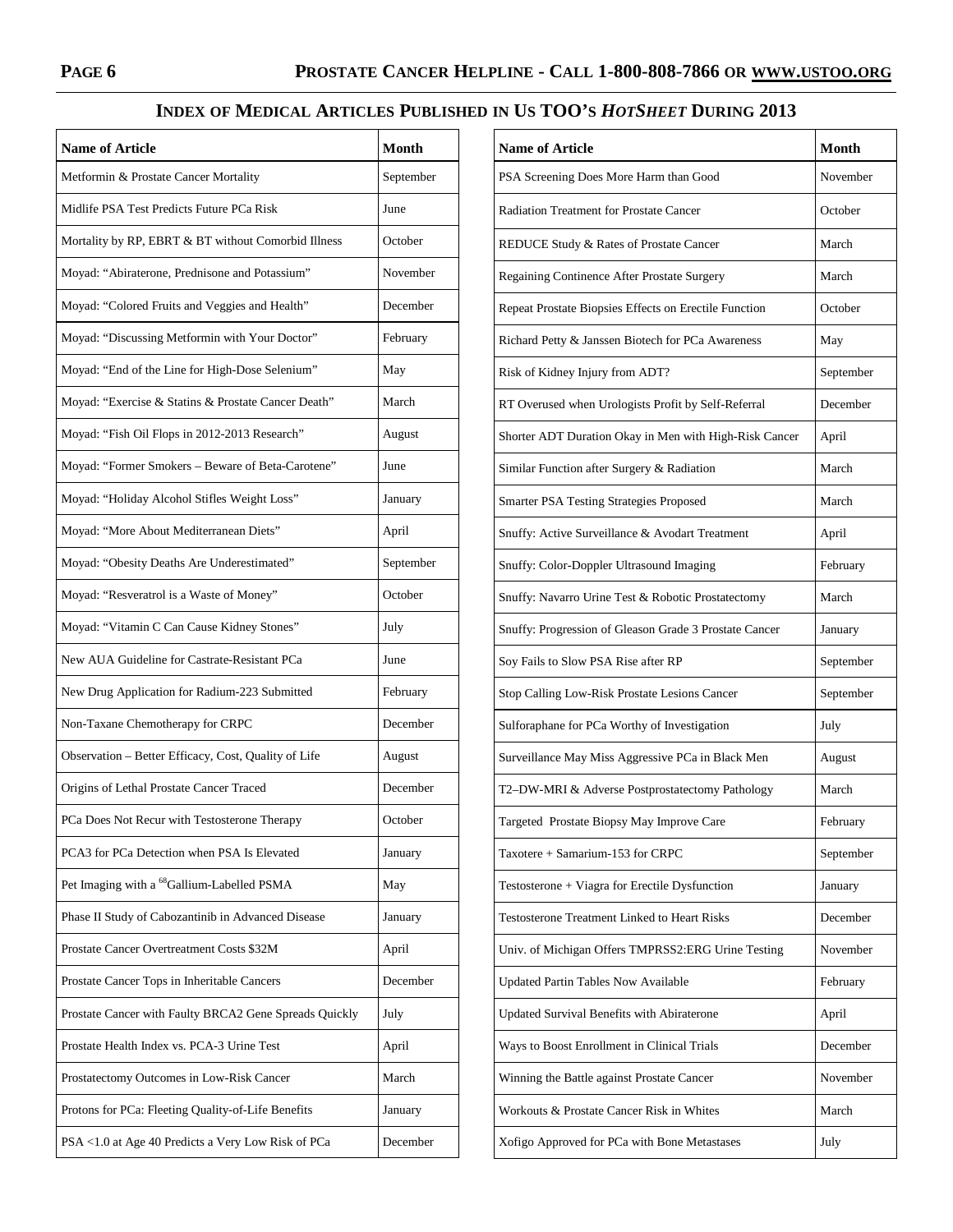## **DOCTOR CHODAK'S BOTTOM LINE** *(Ref Key: article #, page #, column #)*

Gerald Chodak, MD Author, Winning the Battle Against Prostate Cancer, Second Edition www.prostatevideos.com

*Editors' note*: Us TOO has invited certain physicians and others to provide information and commentary for the *HotSheet* to enrich its content to empower the reader. This column contains the opinions and thoughts of its author and is not necessarily those of Us TOO International.

**a1p1c1** The most important article in this month's HOT SHEET is about another new drug for advanced disease called Tasquinimod. It is thought to work by affecting the immune response and by affecting angiogenesis, which is the ability of tumors to stimulate the production of their own blood supply. A randomized phase II study in men with minimally symptomatic castrate resistant disease found that those taking this drug had a longer progression-free survival than men on placebo. A small increase in survival was also observed. This study prevents a strong conclusion about this drug; however, a phase III trial has been underway, which hopefully will show a similar benefit. If that does occur and the drug does get FDA approval, another new challenge will be to determine where this drug fits among the growing number of options for treating this group of patients.

**The Bottom Line:** Tasquinimod is another new non-chemotherapy agent with a novel mechanism action that appears to provide a benefit for men with castrate resistant metastatic disease. The results of the phase III trial will be anxiously awaited.

**a3p1c3** The sentinel lymph node is thought to be the site of the first lymph node metastasis. Some studies suggest that if the sentinel node is negative, rarely are other nodes positive. Unfortunately, in prostate cancer, the sentinel node is often not removed during a standard or even extended lymph node dissection. It appears that if the sentinel node doesn't contain cancer cells, then other lymph nodes rarely contain cancer and they do not need to be removed or treated. However, if they do contain cancer then an extended dissection is needed or some cancer will go undetected. In the report by Muller, they evaluated delivering radiation to the sentinel node along with the other nodes being treated. It can be delivered with low toxicity. Based on their findings a prospective study may follow to determine if it affects longterm outcomes.

**The Bottom Line:** Preliminary data suggests low morbidity from delivering IMRT to sentinel nodes in intermediate and high-risk patients. Hopefully, a prospective, randomized study will follow to confirm these findings and determine if it will affect long-term survival.

**a4p2c2** As more mature data appears on the long-term outcomes following randomized screening studies, doctors are trying to refine their recommendations to patients on when screening may no longer be warranted. Bergdahl and associates attempted to answer this question by looking at the national mortality from prostate cancer in men after a randomized screening study was discontinued. On the basis of the results, the authors suggest that an age of 70 may be too low to stop routine testing. Unfortunately, this is a theoretical paper with no prospective data assessing the impact of routine screening beyond age 70. For that reason, reliable conclusions are not possible.

**The Bottom Line:** Should men stop screening at age 70? That question was partly addressed in this study but the study design precludes making any firm conclusions.

**a5p2c3** The article by Wu, et al attempts to argue that the drop observed in prostate cancer mortality in the last 25 years must be due to screening rather than improvements in treatment of advanced disease. The authors conducted a retrospective analysis of the California Cancer registry and divided the study into three periods. They found overall survival was better for men diagnosed between 1988 and 1998 compared to the next ten years. First of all the results make no sense. Not only has the death rate from non-cancer causes declined over that time, but also newer therapies for prostate cancer have been approved showing a longer survival time. The study makes no attempt to evaluate the treatments given to men over the various time periods. Without this knowledge it is possible that many of the men did not receive the latest therapies. Also, there

may be a wide variability in the treatments delivered to men in each group. There is simply no way to make a valid assessment. This is yet another good example of how non-randomized, retrospective studies can deliver unreliable results.

**The Bottom Line:** This study does not make a valid argument that the drop in prostate cancer mortality over the last 25 years is due to screening rather than treatment.

**a9p8c1** Is another cup of coffee good for you? That is the suggestion in the article by Discacciati et al who conducted a meta-analysis of published articles and identified eight reports assessing the impact of coffee consumption on highrisk disease and death from prostate cancer. They found a small reduction in high-grade and fatal disease. Unfortunately, none of the studies were randomized. For that reason, the reliability of the conclusion is difficult to assess. Once again, we are faced with all the reasons that non-randomized studies have potential biases that cannot be ignored unless a randomized study is done to confirm the observation. Some of the problems include how many years men drank their coffee, what was the age of the individuals when they started drinking coffee, what kind and how much sweetener they used and how was the tumor grade assessed. Was it from biopsy reports or was a special evaluation done to check and confirm the findings from the biopsy originally interpreted by different pathologists?

**The Bottom Line:** The benefit of coffee consumption on prostate cancer cannot reliably be assessed unless a randomized study is performed.